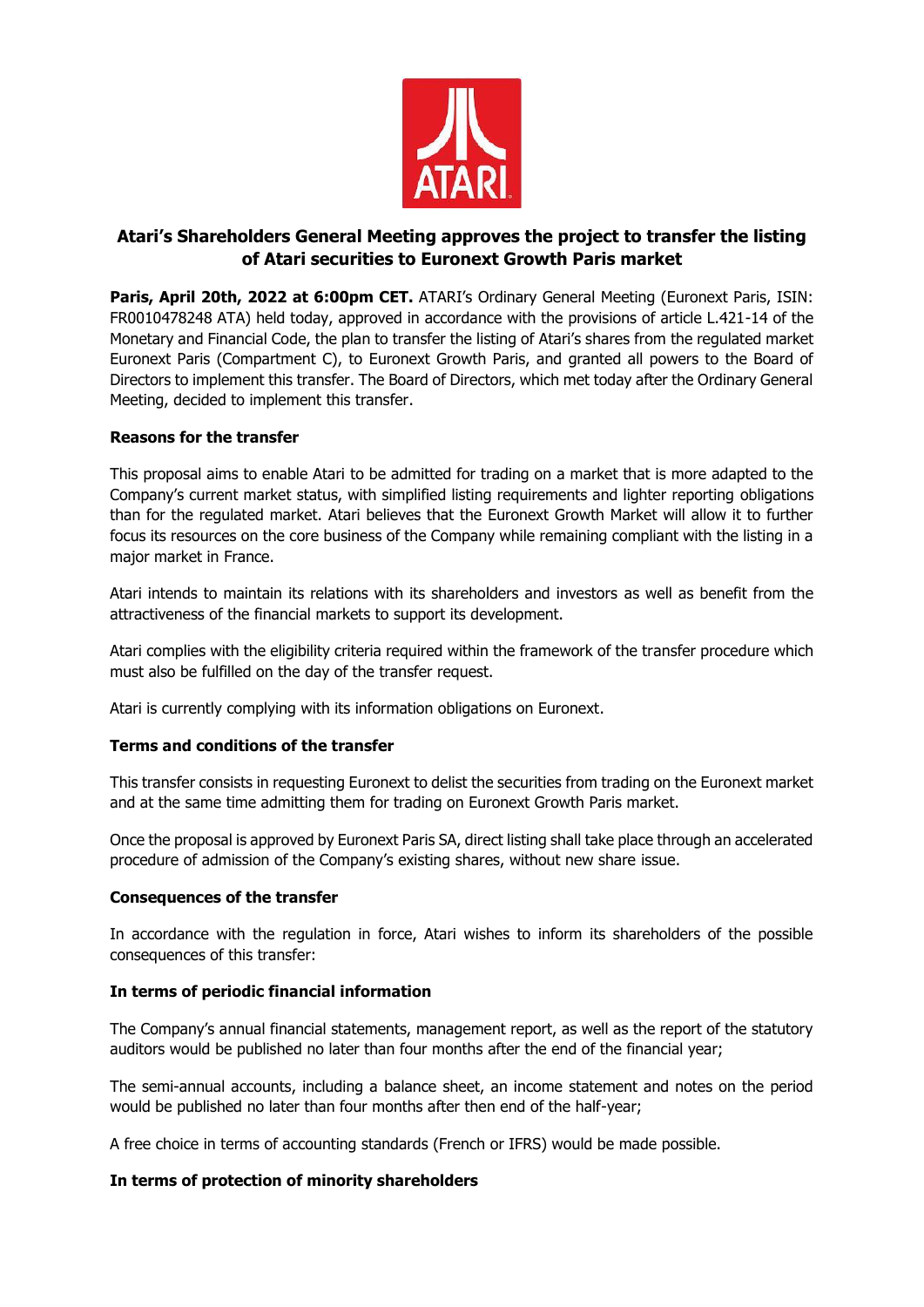For a period of three years from the admission of Atari's shares on Euronext Growth Paris, the obligation for any shareholder acting alone or in concert to declare to the AMF and to Atari the crossing of the thresholds of 5%, 10%, 15%, 20%, 25%, 30%, 1/3, 50%, 2/3, 90% and 95% of the capital or voting rights of Atari will be maintained, in accordance to Article 223-15-2 of the AMF General Regulations. At the end of this period of three years from the effective date of admission to Euronext Growth Paris, only crossing the thresholds of 50% and 95% of the capital or voting rights of Atari shall be declared to the AMF and to Atari, in accordance with Article 223-15-1 of the AMF General Regulations, subject, where applicable, to crossing thresholds to be declared to Atari in accordance with its bylaws.

In accordance with the provisions of Article 231-1 of the AMF General Regulations, the provisions relating to public offerings applicable to companies listed on Euronext Paris, will remain applicable for a period of three years from the effective date of listing on Euronext Growth Paris. At the end of this period, Atari will be subject to the regulations applicable to companies listed on Euronext Growth Paris. Thus, the filing of a public offer will no longer be mandatory:

- if the threshold of 30% of the capital or voting rights is crossed,

- in the event of an increase of more than 1% in less than 12 consecutive months, by a person holding alone or in concert a stake of between 30% and 50% of the capital or voting rights.

However, the obligation to file a public offer will be imposed if the threshold of 50% of the capital or voting rights is crossed upwards.

### **In terms of permanent information**

Atari shall continue to be subject to the provisions applicable in terms of permanent information, which are also applicable to companies listed on Euronext Growth Paris.

The Company shall continue to issue accurate, precise, and fair information, by publishing any insider information concerning the Company, in accordance with the provisions of (EU) Regulation N°596-2014 dated 16 April 2014 on market abuse.

Moreover, the Company's corporate officers (including members of the Board of Directors), senior staff, as well as their respective connected persons, shall remain subject to the obligation of declaring transactions they carry out on the Company's shares and debt securities.

### **Impact on the liquidity of the security**

The Company draws attention to the fact that the transfer to Euronext Growth Paris could result in a change on the liquidity of the security that is different from that noted in the regulated Euronext Paris market.

| Indicative timeline of the proposed transfer - subject to Euronext Paris approval |  |  |
|-----------------------------------------------------------------------------------|--|--|
|-----------------------------------------------------------------------------------|--|--|

| 14-March-2022 | Approval of Board of Directors to validate the principle of the transfer                                                         |
|---------------|----------------------------------------------------------------------------------------------------------------------------------|
| 16-March-2022 | Press release providing details on the reasons, terms and conditions<br>consequences of the proposed transfer to Euronext Growth |
| 20-April-2022 | Shareholders' Meeting to approve Euronext Growth transfer                                                                        |
|               | Board of Directors meeting to implement the transfer                                                                             |
|               | Press release relating to the transfer                                                                                           |